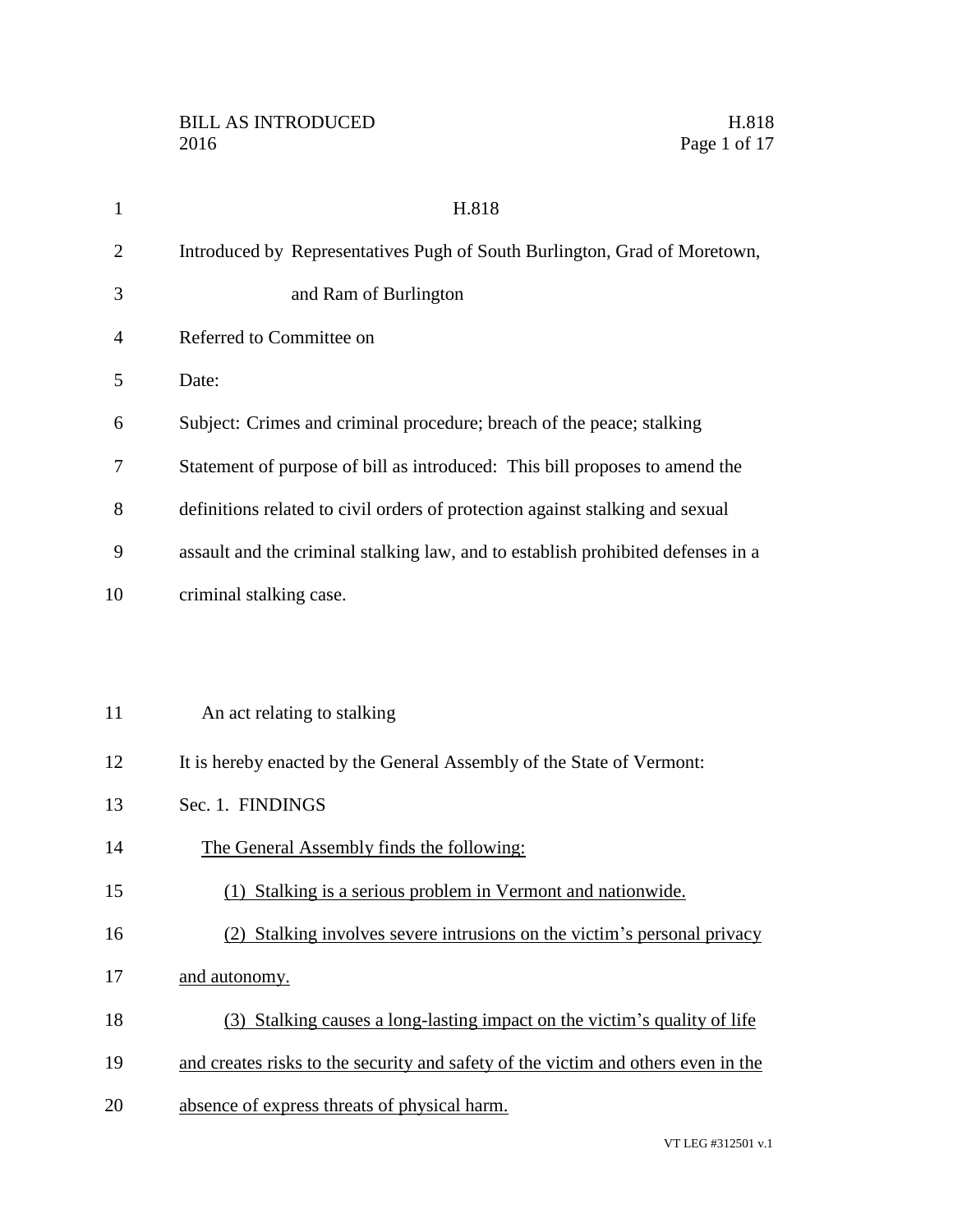# BILL AS INTRODUCED H.818<br>2016 Page 2 of 17

| $\mathbf{1}$   | (4) Stalking conduct often becomes increasingly violent over time.                |
|----------------|-----------------------------------------------------------------------------------|
| $\overline{2}$ | (5) There is a strong connection between stalking and domestic violence           |
| 3              | and sexual assault.                                                               |
| $\overline{4}$ | Sec. 2. 12 V.S.A. chapter 178 is amended to read:                                 |
| 5              | <b>CHAPTER 178. ORDERS AGAINST STALKING</b>                                       |
| 6              | OR SEXUAL ASSAULT                                                                 |
| 7              | § 5131. DEFINITIONS                                                               |
| 8              | As used in this chapter:                                                          |
| 9              | (1) "Course of conduct" means a pattern of conduct composed of two or             |
| 10             | more acts over a period of time, however short, evidencing a continuity of        |
| 11             | purpose. Constitutionally protected activity is not included within the meaning   |
| 12             | of "course of conduct." two or more acts in which a person follows, monitors,     |
| 13             | observes, surveils, threatens, or communicates to or about, another person, or    |
| 14             | interferes with another person's property. This definition shall apply to acts    |
| 15             | conducted by the person directly, indirectly, or through third parties and by any |
| 16             | action, method, device, or means.                                                 |
| 17             | (2) "Following" means maintaining over a period of time a visual or               |
| 18             | physical proximity to another person in such manner as would cause a              |
| 19             | reasonable person to have fear of unlawful sexual conduct, unlawful restraint,    |
| 20             | bodily injury, or death "Emotional distress" means significant mental suffering   |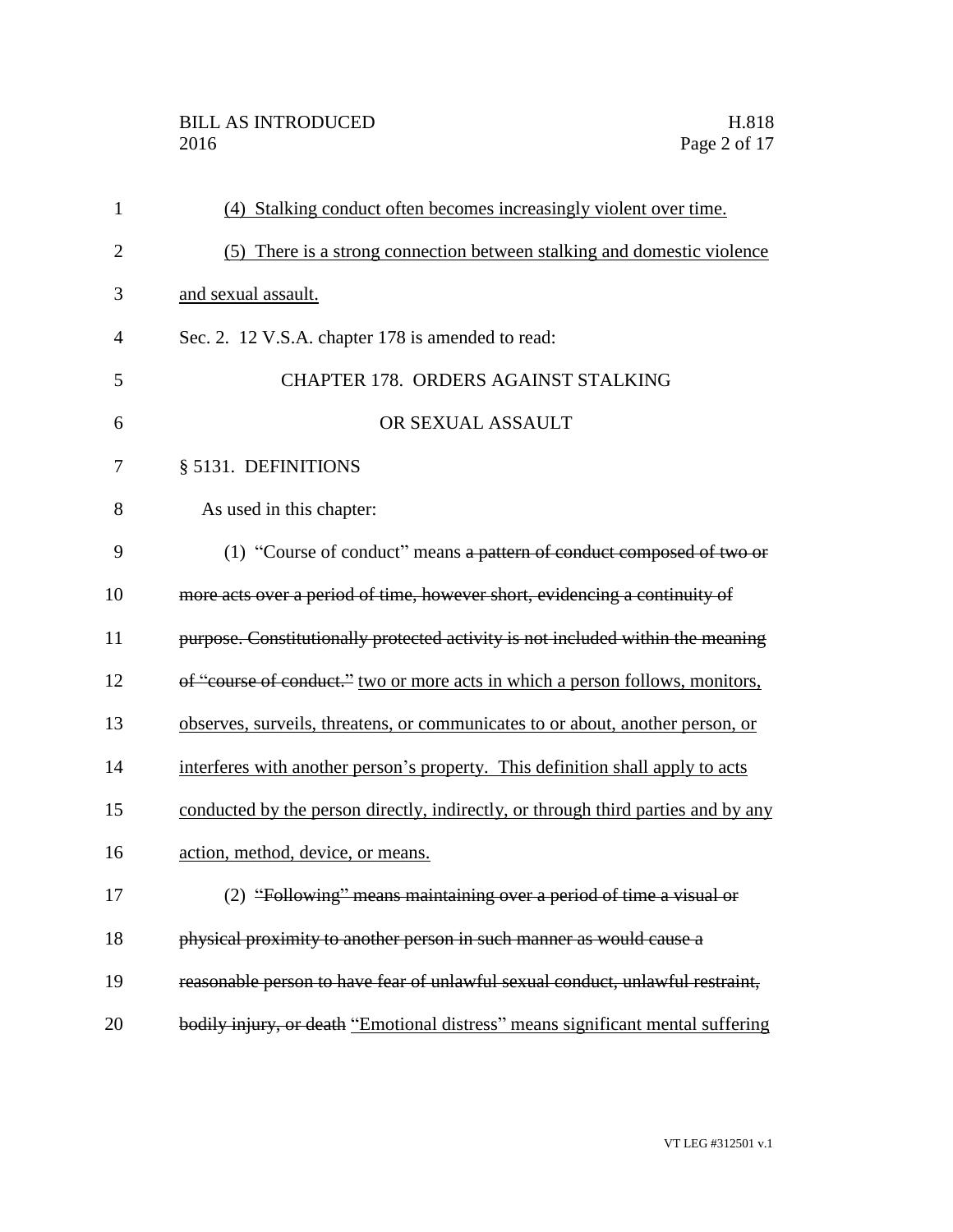| $\mathbf{1}$   | or distress that may, but does not necessarily, require medical or other       |
|----------------|--------------------------------------------------------------------------------|
| $\overline{2}$ | professional treatment or counseling.                                          |
| 3              | (3) "Lying in wait" means hiding or being concealed for the purpose of         |
| 4              | attacking or harming another person.                                           |
| 5              | (4) "Nonphysical contact" includes telephone calls, mail, e-mail, social       |
| 6              | media commentary or comment, or other electronic communication, fax, and       |
| 7              | written notes.                                                                 |
| 8              | (4) "Reasonable person" means a reasonable person in the victim's              |
| 9              | circumstances.                                                                 |
| 10             | (5) "Sexually assaulted the plaintiff" means that the defendant engaged        |
| 11             | in conduct that meets elements of lewd and lascivious conduct as defined in    |
| 12             | 13 V.S.A. § 2601, lewd and lascivious conduct with a child as defined in       |
| 13             | 13 V.S.A. § 2602, sexual assault as defined in 13 V.S.A. § 3252, aggravated    |
| 14             | sexual assault as defined in 13 V.S.A. § 3253, use of a child in a sexual      |
| 15             | performance as defined in 13 V.S.A. § 2822, or consenting to a sexual          |
| 16             | performance as defined in 13 V.S.A. § 2823 and that the plaintiff was the      |
| 17             | victim of the offense.                                                         |
| 18             | (6) "Stalk" means to engage in a course of conduct which consists of           |
| 19             | following or lying in wait for a person, or threatening behavior directed at a |
| 20             | specific person or a member of the person's family, and:                       |
| 21             | (A) serves no legitimate purpose; and                                          |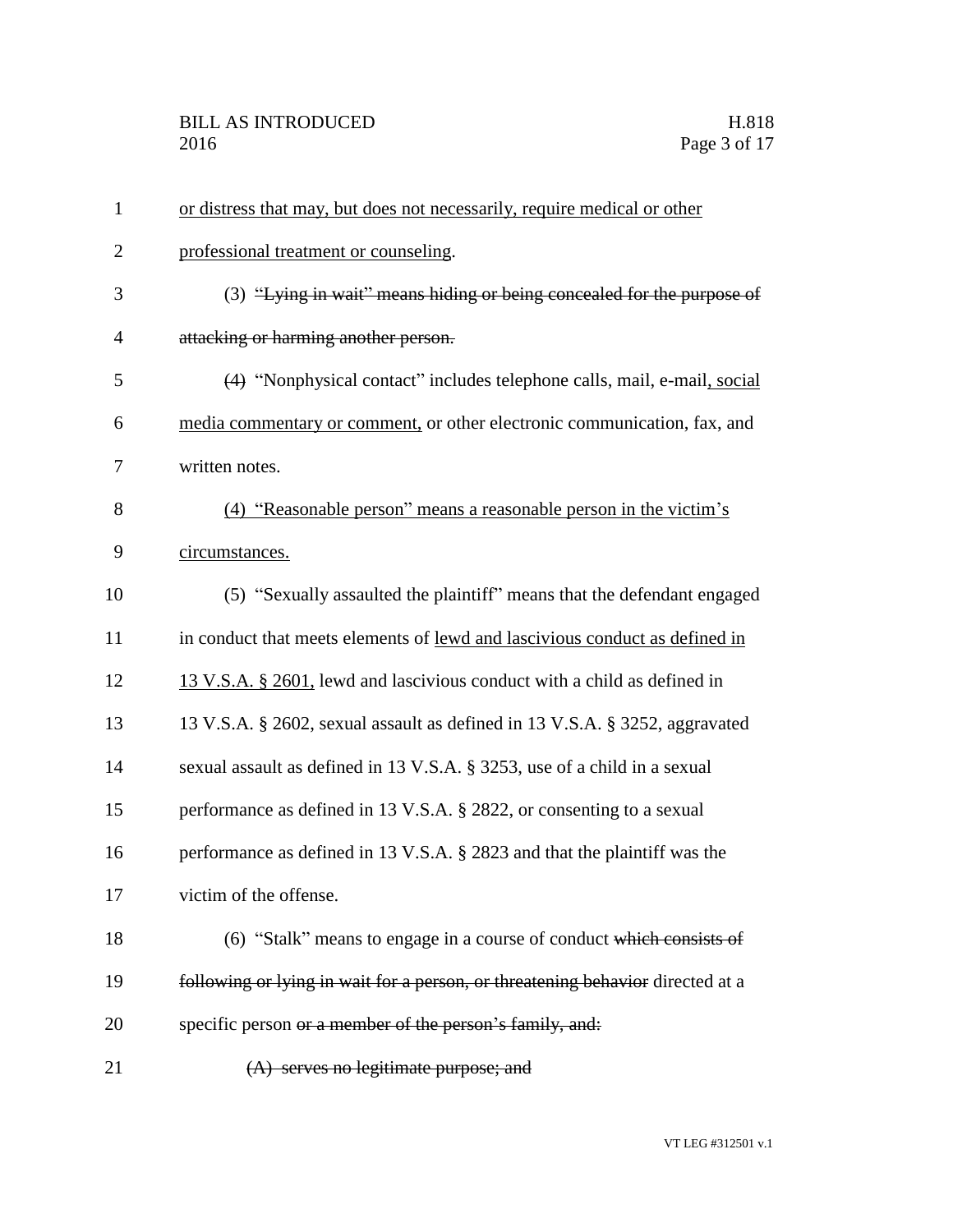# BILL AS INTRODUCED H.818<br>2016 Page 4 of 17

| $\mathbf{1}$   | (B) that would cause a reasonable person to fear for his or her safety               |
|----------------|--------------------------------------------------------------------------------------|
| $\overline{2}$ | or the safety of another or would cause a reasonable person substantial              |
| 3              | emotional distress.                                                                  |
| $\overline{4}$ | (7) "Stay away" means to refrain from knowingly:                                     |
| 5              | (A) initiating or maintaining a physical presence near the plaintiff;                |
| 6              | (B) engaging in nonphysical contact with the plaintiff directly or                   |
| 7              | indirectly; or                                                                       |
| 8              | (C) engaging in nonphysical contact with the plaintiff through third                 |
| 9              | parties who may or may not know of the order.                                        |
| 10             | (8) "Threatening behavior" "Threatens" means acts which to act in a                  |
| 11             | manner that would cause a reasonable person to fear unlawful sexual conduct,         |
| 12             | unlawful restraint, bodily injury, or death, including verbal threats, written,      |
| 13             | telephonic, or other electronically communicated threats, vandalism, or              |
| 14             | physical contact without consent. Intent is not required, including an overt         |
| 15             | statement of intent to physical harm or emotional distress to the person.            |
| 16             | § 5132. JURISDICTION AND VENUE                                                       |
| 17             | (a) The Superior Court shall have jurisdiction over proceedings under this           |
| 18             | chapter.                                                                             |
| 19             | (b) Proceedings under this chapter may be commenced in the county in                 |
| 20             | which the plaintiff resides. If the plaintiff has left his or her residence to avoid |
| 21             | being stalked or sexually assaulted, the plaintiff shall have the option to bring    |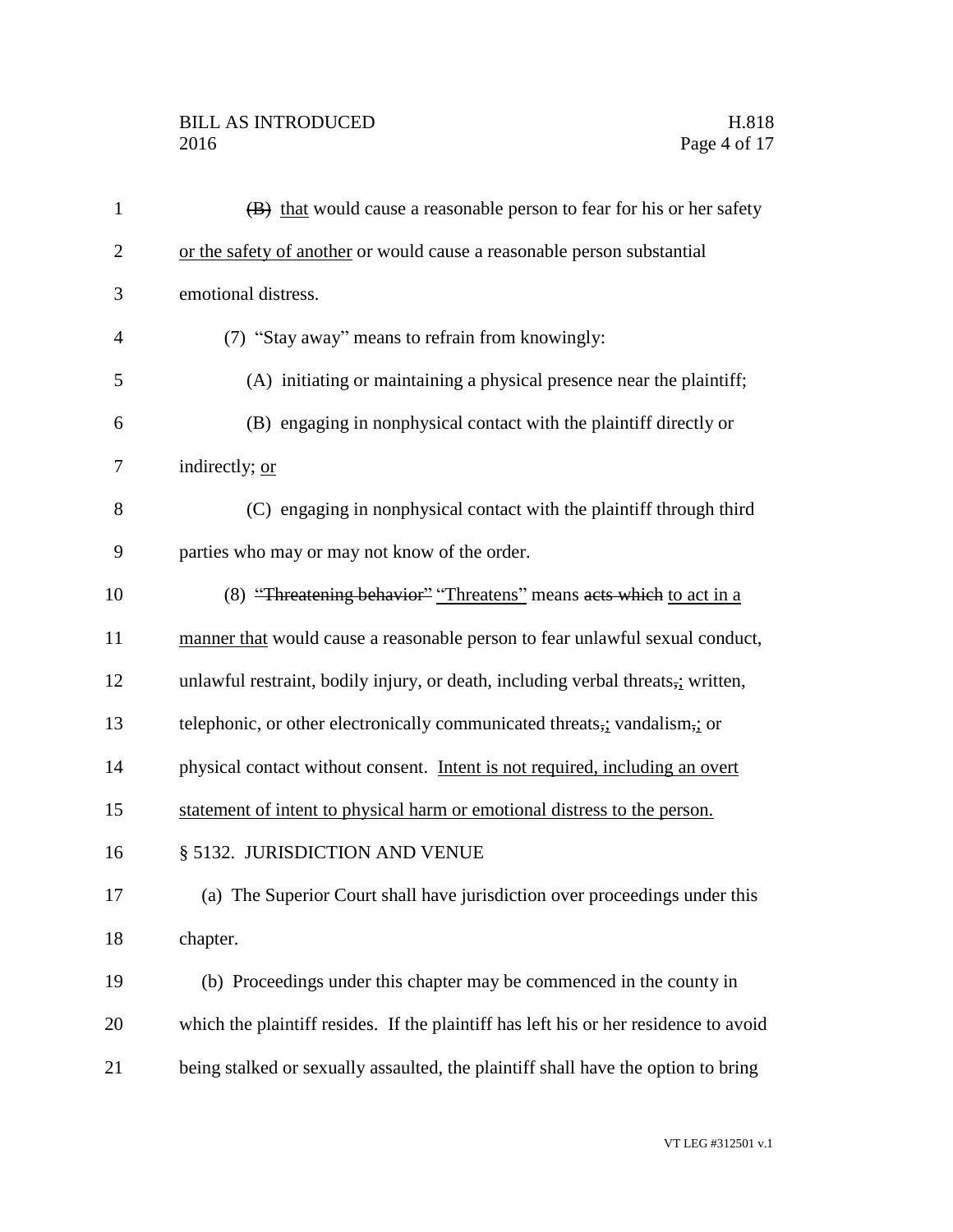| $\mathbf{1}$   | an action in the county of the previous residence or the county of the new       |
|----------------|----------------------------------------------------------------------------------|
| $\overline{2}$ | residence.                                                                       |
| 3              | § 5133. REQUESTS FOR AN ORDER AGAINST STALKING OR                                |
| $\overline{4}$ | SEXUAL ASSAULT                                                                   |
| 5              | (a) A person, other than a family or household member as defined in              |
| 6              | 15 V.S.A. § 1101(2), may seek an order against stalking or sexual assault on     |
| 7              | behalf of him him- or herself or his or her children by filing a complaint under |
| 8              | this chapter. The plaintiff shall submit an affidavit in support of the order.   |
| 9              | (b) Except as provided in section 5134 of this title, the court shall grant the  |
| 10             | order only after notice to the defendant and a hearing. The plaintiff shall have |
| 11             | the burden of proving by a preponderance of the evidence that the defendant      |
| 12             | stalked or sexually assaulted the plaintiff.                                     |
| 13             | (c) In a hearing under this chapter, neither opinion evidence of nor             |
| 14             | evidence of the reputation of the plaintiff's sexual conduct shall be admitted.  |
| 15             | Evidence of prior sexual conduct of the plaintiff shall not be admitted;         |
| 16             | provided, however, where it bears on the credibility of the plaintiff or it is   |
| 17             | material to a fact at issue and its probative value outweighs its private        |
| 18             | character, the court may admit any of the following:                             |
| 19             | (1) Evidence evidence of the plaintiff's past sexual conduct with the            |
| 20             | defendant.;                                                                      |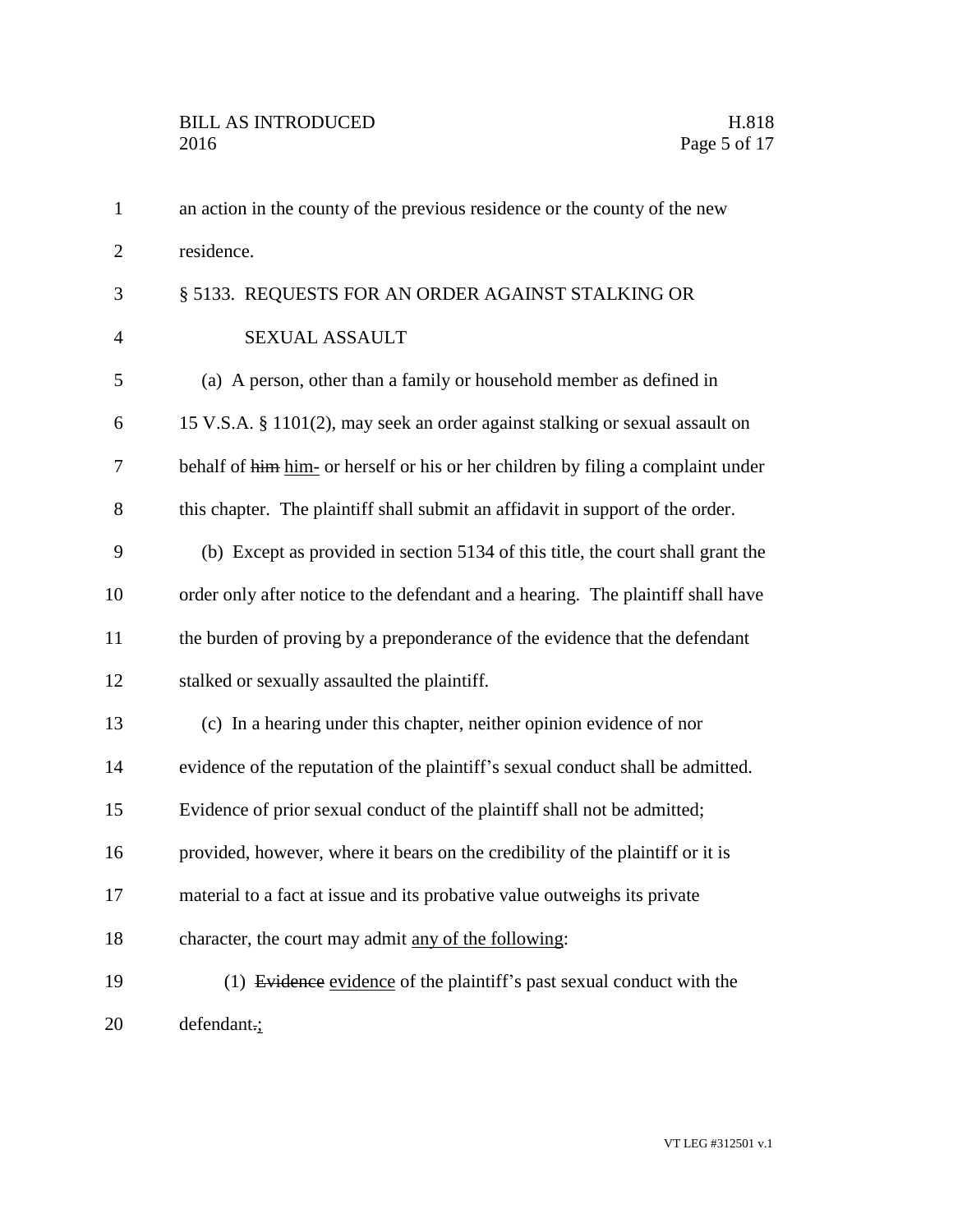# BILL AS INTRODUCED H.818<br>2016 Page 6 of 17

| $\mathbf{1}$   | (2) Evidence evidence of specific instances of the plaintiff's sexual               |
|----------------|-------------------------------------------------------------------------------------|
| $\overline{2}$ | conduct showing the source of origin of semen, pregnancy, or disease.; or           |
| 3              | (3) Evidence evidence of specific instances of the plaintiff's past false           |
| $\overline{4}$ | allegations of violations of 13 V.S.A. chapter 59 or 72.                            |
| 5              | $(d)(1)$ If the court finds by a preponderance of evidence that the defendant       |
| 6              | has stalked or has been convicted of sexually assaulting the plaintiff, the court   |
| 7              | shall order the defendant to stay away from the plaintiff or the plaintiff's        |
| 8              | children, or both, and may make any other such order it deems necessary to          |
| 9              | protect the plaintiff or the plaintiff's children, or both.                         |
| 10             | (2) If the court finds by a preponderance of evidence that the defendant            |
| 11             | has sexually assaulted the plaintiff and there is a danger of the defendant         |
| 12             | further harming the plaintiff, the court shall order the defendant to stay away     |
| 13             | from the plaintiff or the plaintiff's children, or both, and may make any other     |
| 14             | such order it deems necessary to protect the plaintiff or the plaintiff's children, |
| 15             | or both. The court may consider the defendant's past conduct as relevant            |
| 16             | evidence of future harm.                                                            |
| 17             | (e) Relief shall be granted for a fixed period, at the expiration of which          |
| 18             | time the court may extend any order, upon motion of the plaintiff, for such         |
| 19             | additional time as it deems necessary to protect the plaintiff or the plaintiff's   |
| 20             | children, or both. It is not necessary for the court to find that the defendant     |
| 21             | stalked or sexually assaulted the plaintiff during the pendency of the order to     |
|                |                                                                                     |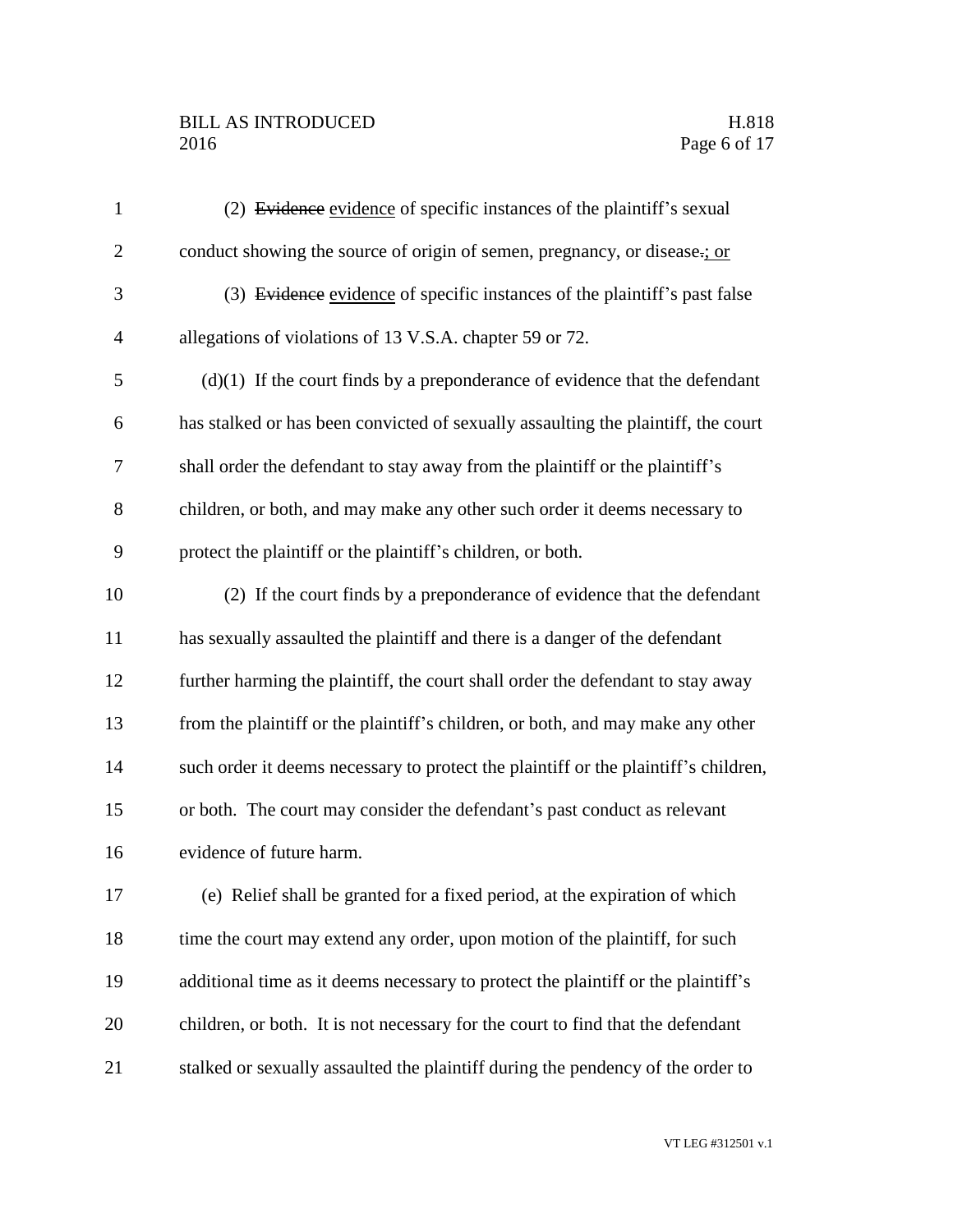| $\mathbf{1}$   | extend the terms of the order. The court may modify its order at any               |
|----------------|------------------------------------------------------------------------------------|
| $\overline{2}$ | subsequent time upon motion by either party and a showing of a substantial         |
| 3              | change in circumstance.                                                            |
| 4              | (f) No filing fee shall be required.                                               |
| 5              | (g) Every order under this chapter shall contain the name of the court, the        |
| 6              | names of the parties, the date of the petition, and the date and time of the order |
| 7              | and shall be signed by the judge.                                                  |
| 8              | (h) Form complaints and form orders for an "Order Against Stalking or              |
| 9              | Sexual Assault" shall be provided by the Court Administrator and shall be          |
| 10             | maintained by the clerks of the courts.                                            |
| 11             | (i) When findings are required under this section, the court shall make            |
| 12             | either written findings of fact or oral findings of fact on the record.            |
| 13             | (j) Every final order issued under this section shall bear the following           |
| 14             | language: "VIOLATION OF THIS ORDER IS A CRIME SUBJECT TO A                         |
| 15             | TERM OF IMPRISONMENT OR A FINE, OR BOTH, AND MAY ALSO BE                           |
| 16             | PROSECUTED AS CRIMINAL CONTEMPT PUNISHABLE BY FINE OR                              |
| 17             | IMPRISONMENT, OR BOTH."                                                            |
| 18             | (k) Affidavit forms required pursuant to this section shall bear the               |
| 19             | following language: "MAKING FALSE STATEMENTS IN THIS                               |
| 20             | AFFIDAVIT IS A CRIME SUBJECT TO A TERM OF IMPRISONMENT                             |
| 21             | OR A FINE, OR BOTH, AS PROVIDED BY 13 V.S.A. § 2904."                              |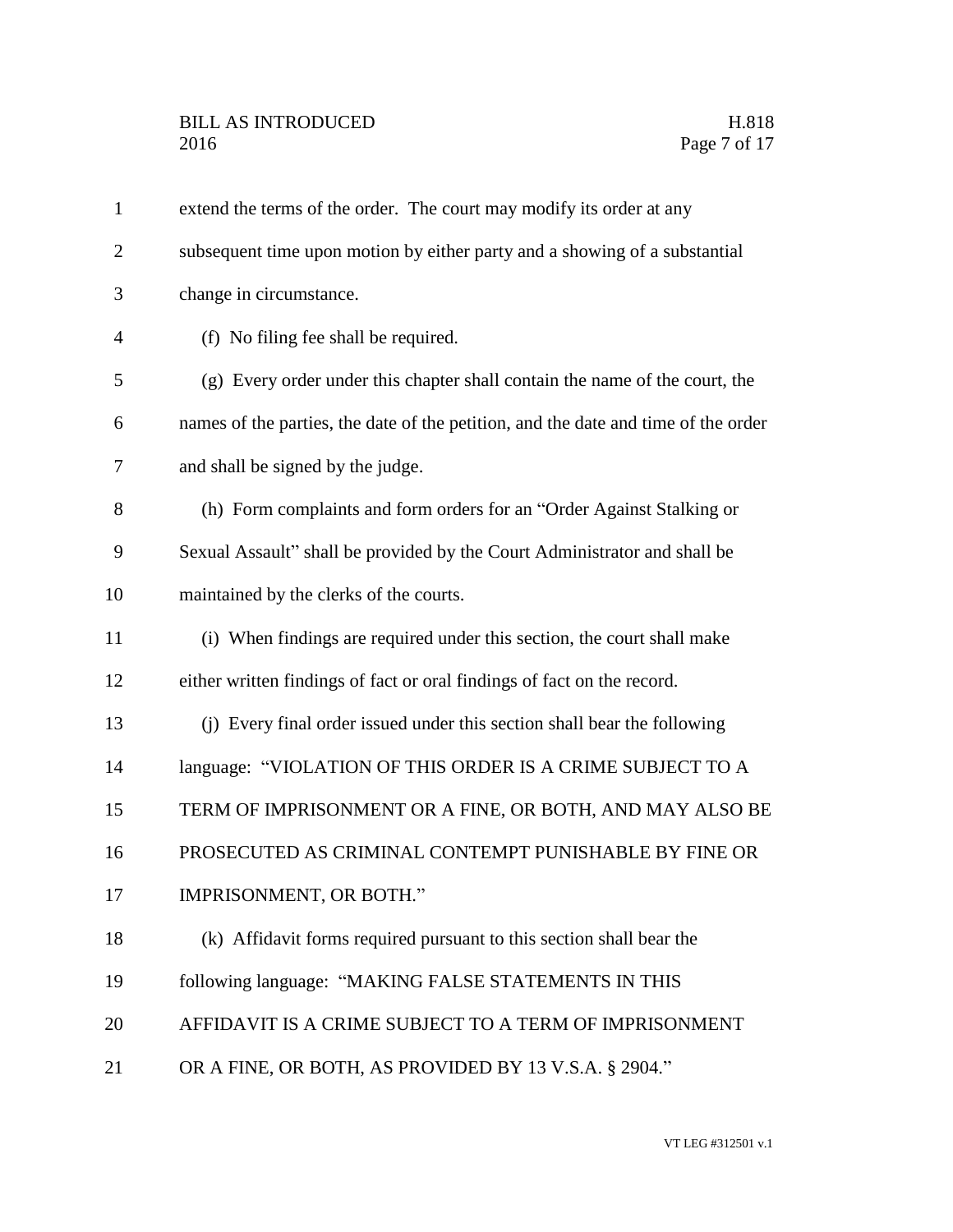# BILL AS INTRODUCED H.818<br>2016 Page 8 of 17

| $\mathbf{1}$   | (1) A finding by the court pursuant to this chapter that the defendant stalked      |
|----------------|-------------------------------------------------------------------------------------|
| $\overline{2}$ | or sexually assaulted the plaintiff shall not be admissible in any subsequent       |
| 3              | civil proceedings for the purpose of establishing liability.                        |
| $\overline{4}$ | § 5134. EMERGENCY RELIEF                                                            |
| 5              | (a) In accordance with the Vermont Rules of Civil Procedure, a person               |
| 6              | other than a family or household member as defined in 15 V.S.A. § 1001(2)           |
| 7              | may file a complaint for a temporary order against stalking or sexual assault.      |
| 8              | Such complaint shall be filed during regular court hours. The plaintiff shall       |
| 9              | submit an affidavit in support of the order. The court may issue a temporary        |
| 10             | order under this chapter ex parte, without notice to the defendant, upon motion     |
| 11             | and findings by the court that the defendant has stalked or sexually assaulted      |
| 12             | the plaintiff. The court may order the defendant to stay away from the plaintiff    |
| 13             | or the plaintiff's children, or both, and may make any other such order it deems    |
| 14             | necessary to protect the plaintiff or the plaintiff's children, or both.            |
| 15             | (b) Every order issued under this section shall contain the name of the             |
| 16             | court, the names of the parties, the date of the petition, and the date and time of |
| 17             | the order and shall be signed by the judge. Every order issued under this           |
| 18             | section shall state upon its face a date, time, and place that the defendant may    |
| 19             | appear to petition the court for modification or discharge of the order. This       |
| 20             | opportunity to contest shall be scheduled as soon as reasonably possible, which     |
| 21             | in no event shall be more than 10 days from the date of issuance of the order.      |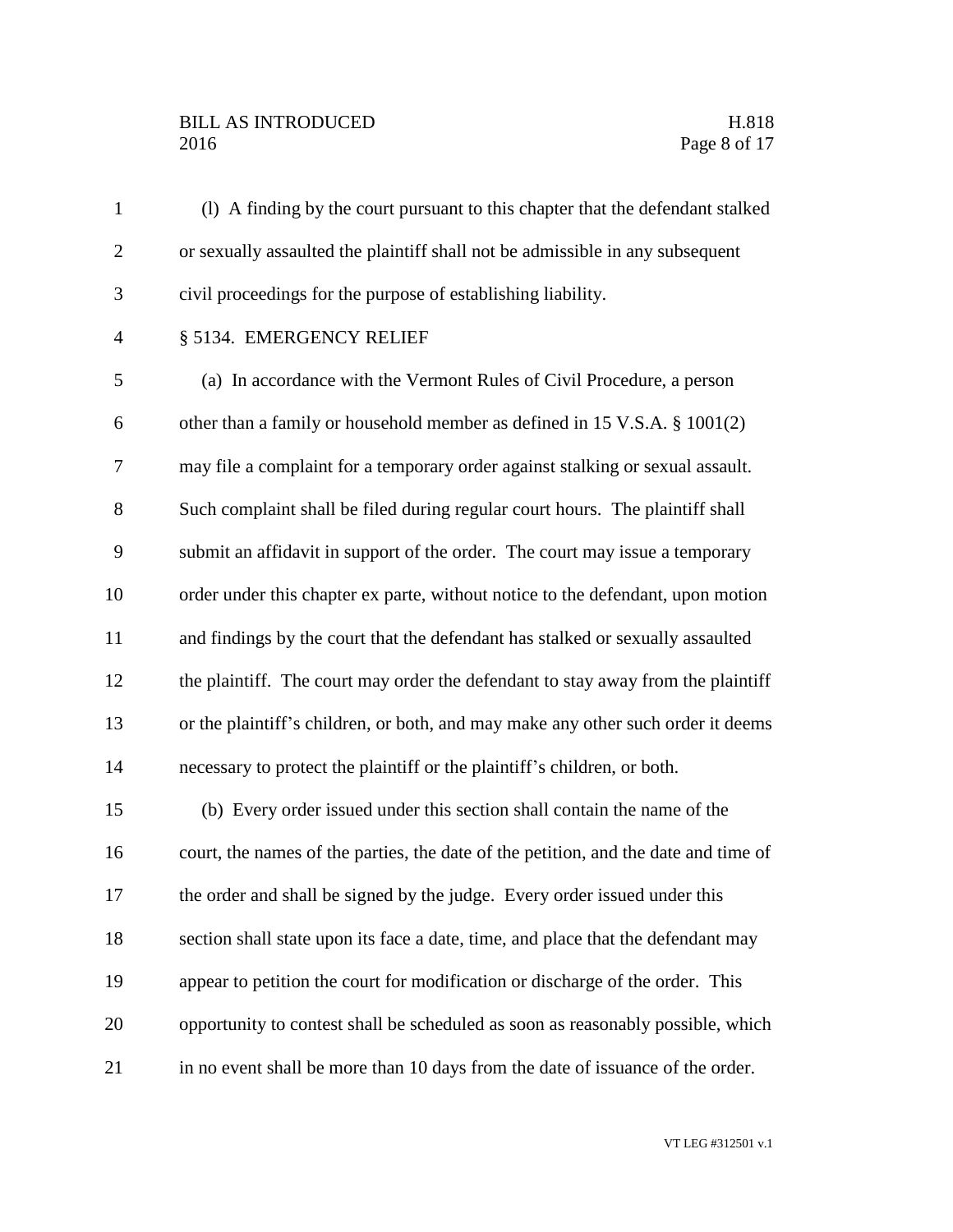| $\mathbf{1}$   | At such hearings, the plaintiff shall have the burden of proving by a              |
|----------------|------------------------------------------------------------------------------------|
| $\overline{2}$ | preponderance of the evidence that the defendant stalked or sexually assaulted     |
| 3              | the plaintiff. If the court finds that the plaintiff has met his or her burden, it |
| $\overline{4}$ | shall continue the order in effect and make such other orders as it deems          |
| 5              | necessary to protect the plaintiff or the plaintiff's children, or both.           |
| 6              | (c) Form complaints and form orders shall be provided by the Court                 |
| $\tau$         | Administrator and shall be maintained by the clerks of the courts.                 |
| 8              | (d) Every order issued under this chapter shall bear the following language:       |
| 9              | "VIOLATION OF THIS ORDER IS A CRIME SUBJECT TO A TERM OF                           |
| 10             | IMPRISONMENT OR A FINE, OR BOTH, AND MAY ALSO BE                                   |
| 11             | PROSECUTED AS CRIMINAL CONTEMPT PUNISHABLE BY FINE OR                              |
| 12             | IMPRISONMENT, OR BOTH."                                                            |
| 13             | (e) Affidavit forms required pursuant to this section shall bear the               |
| 14             | following language: "MAKING FALSE STATEMENTS IN THIS                               |
| 15             | AFFIDAVIT IS A CRIME SUBJECT TO A TERM OF IMPRISONMENT                             |
| 16             | OR A FINE, OR BOTH, AS PROVIDED BY 13 V.S.A. § 2904."                              |
| 17             | § 5135. SERVICE                                                                    |
| 18             | (a) A complaint or ex parte temporary order or final order issued under this       |
| 19             | chapter shall be served in accordance with the Vermont Rules of Civil              |
| 20             | Procedure and may be served by any law enforcement officer. A court that           |
| 21             | issues an order under this chapter during court hours shall promptly transmit      |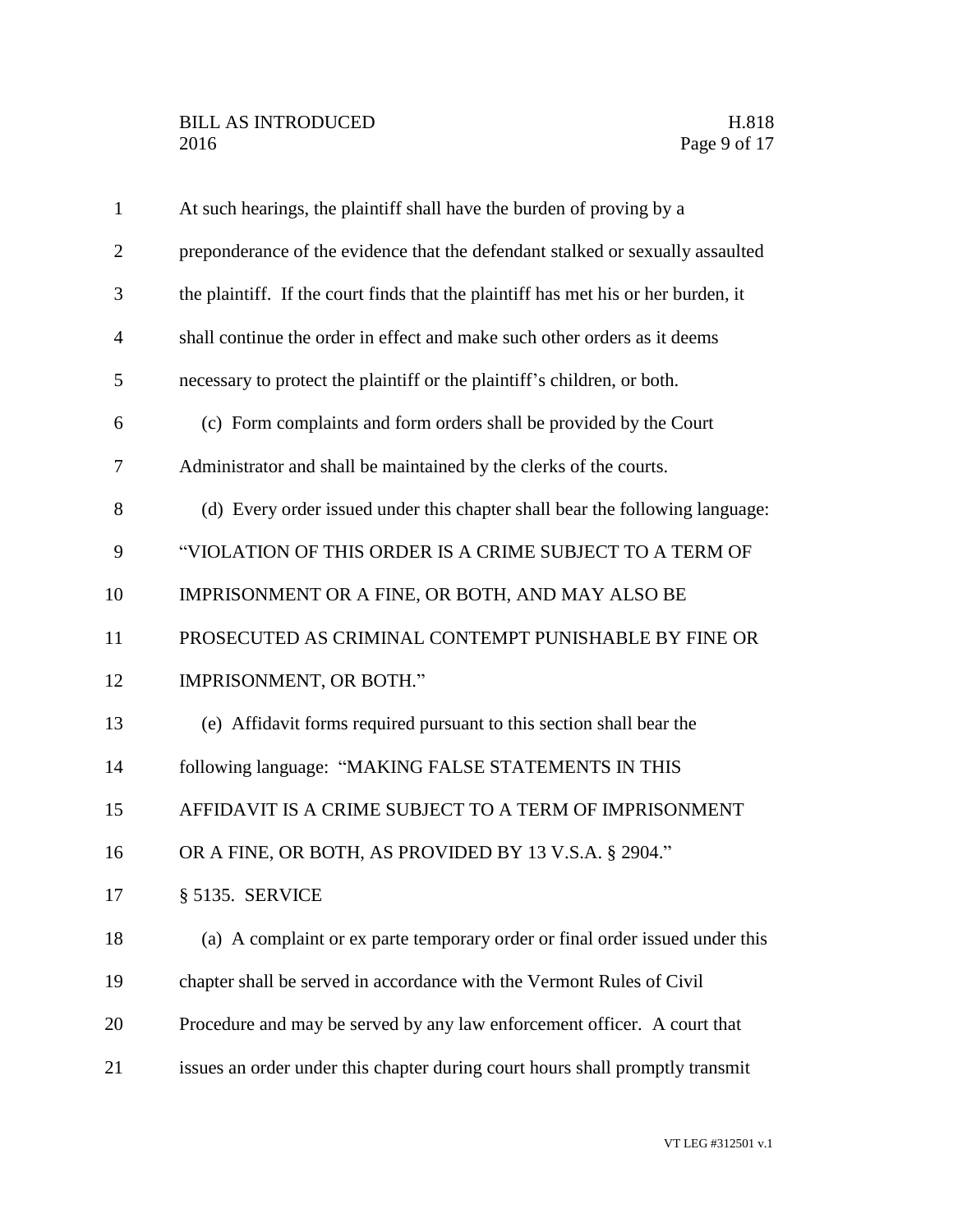the order electronically or by other means to a law enforcement agency for service.

| 3              | (b) A defendant who attends a hearing held under section 5133 or 5134 of         |
|----------------|----------------------------------------------------------------------------------|
| $\overline{4}$ | this title at which a temporary or final order under this chapter is issued and  |
| 5              | who receives notice from the court on the record that the order has been issued  |
| 6              | shall be deemed to have been served. A defendant notified by the court on the    |
| $\tau$         | record shall be required to adhere immediately to the provisions of the order.   |
| $8\,$          | However, even when the court has previously notified the defendant of the        |
| 9              | order, the court shall transmit the order for additional service by a law        |
| 10             | enforcement agency.                                                              |
| 11             | (c) Orders against stalking or sexual assault shall be served by the law         |
| 12             | enforcement agency at the earliest possible time and shall take precedence over  |
| 13             | other summonses and orders, with the exception of abuse prevention orders        |
| 14             | issued pursuant to 15 V.S.A. chapter 21. Orders shall be served in a manner      |
| 15             | calculated to ensure the safety of the plaintiff. Methods of service which       |
| 16             | include advance notification to the defendant shall not be used. The person      |
| 17             | making service shall file a return of service with the court stating the date,   |
| 18             | time, and place that the order was delivered personally to the defendant.        |
| 19             | (d) If service of a notice of hearing issued under section 5133 or 5134 of       |
| 20             | this title cannot be made before the scheduled hearing, the court shall continue |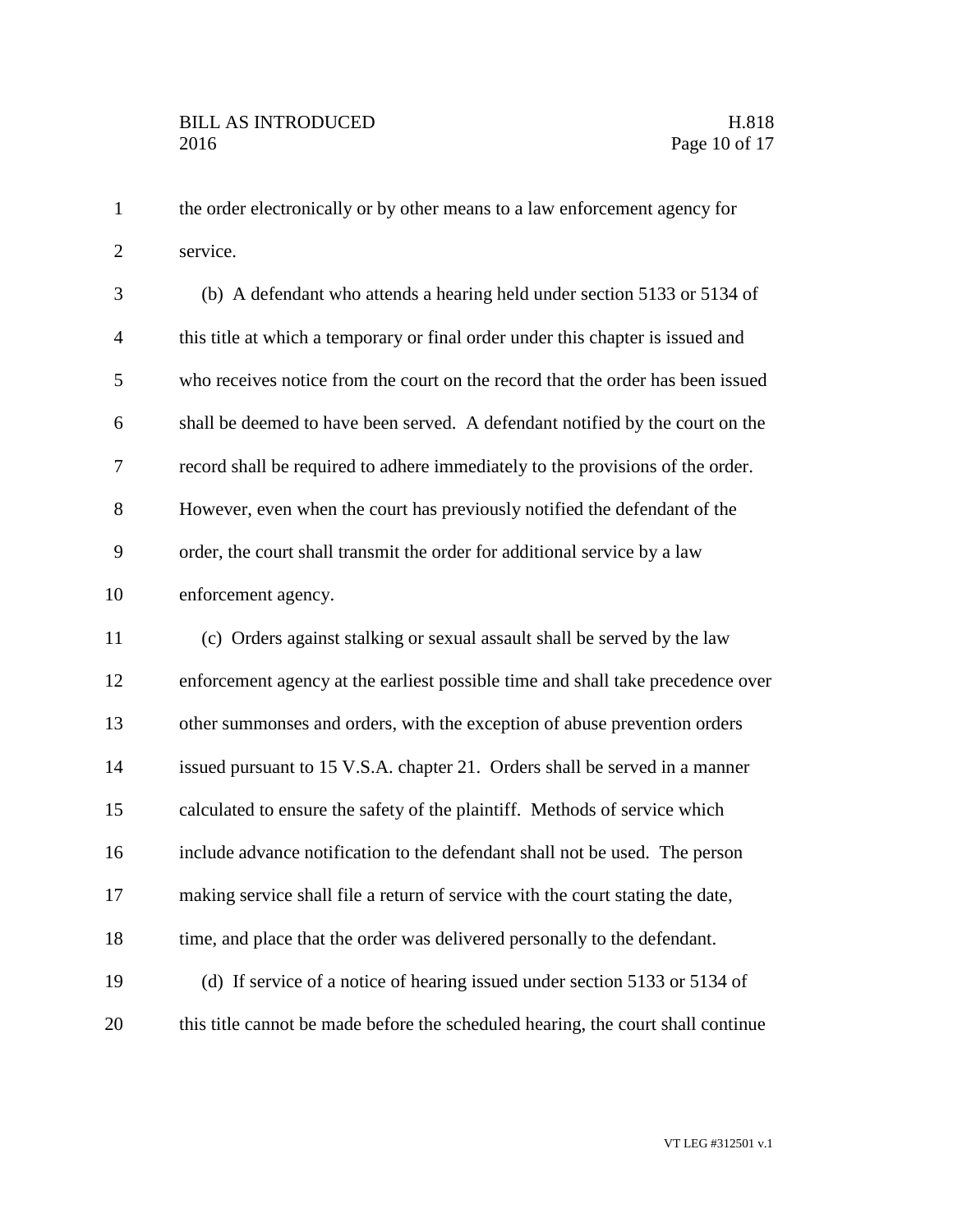| $\mathbf{1}$   | the hearing and extend the terms of the order upon request of the plaintiff for    |
|----------------|------------------------------------------------------------------------------------|
| $\overline{2}$ | such additional time as it deems necessary to achieve service on the defendant.    |
| 3              | § 5136. PROCEDURE                                                                  |
| $\overline{4}$ | (a) Except as otherwise specified in this chapter, proceedings commenced           |
| 5              | under this chapter shall be in accordance with the Vermont Rules of Civil          |
| 6              | Procedure and shall be in addition to any other available civil or criminal        |
| 7              | remedies.                                                                          |
| 8              | (b) The Court Administrator is authorized to contract with public or private       |
| 9              | agencies to assist plaintiffs to seek relief and to gain access to Superior Court. |
| 10             | Law enforcement agencies shall assist in carrying out the intent of this section.  |
| 11             | (c) The Office of the Court Administrator shall ensure that the Superior           |
| 12             | Court has procedures in place so that the contents of orders and pendency of       |
| 13             | other proceedings can be known to all courts for cases in which an order           |
| 14             | against stalking or sexual assault proceeding is related to a criminal             |
| 15             | proceeding.                                                                        |
| 16             | (d) Unless otherwise ordered by the court, an order issued pursuant to             |
| 17             | sections 5133 and 5134 of this title shall not be stayed pending an appeal.        |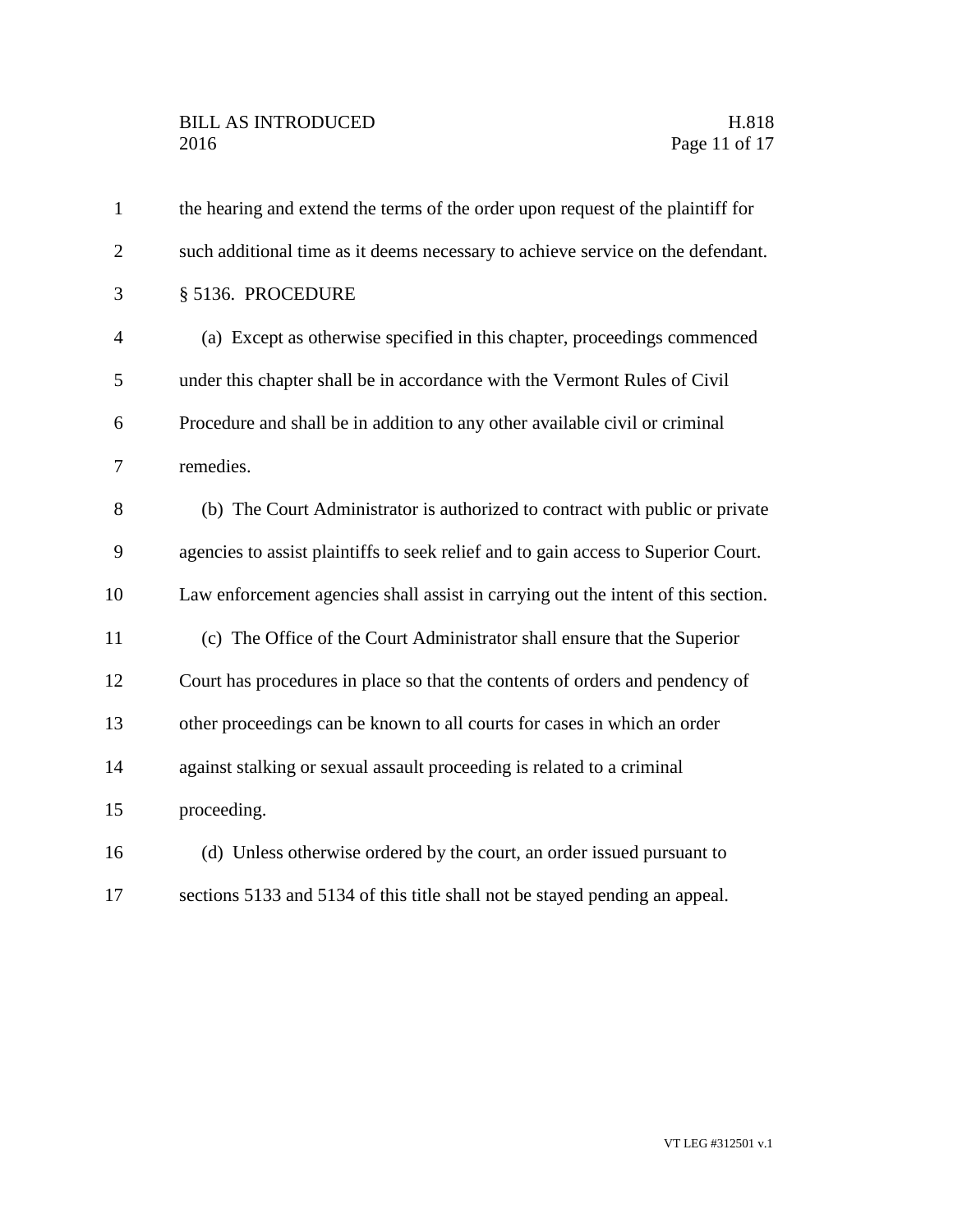| $\mathbf{1}$   | § 5137. FILING ORDERS WITH LAW ENFORCEMENT PERSONNEL;                           |
|----------------|---------------------------------------------------------------------------------|
| $\overline{2}$ | DEPARTMENT OF PUBLIC SAFETY PROTECTION ORDER                                    |
| 3              | <b>DATABASE</b>                                                                 |
| $\overline{4}$ | (a) Police departments, sheriff's departments, and State Police district        |
| 5              | offices shall establish procedures for filing notice against stalking or sexual |
| 6              | assault orders issued under this chapter and for making their personnel aware   |
| $\tau$         | of the existence and contents of such orders.                                   |
| 8              | (b) Any court in this State that issues a notice against a stalking or sexual   |
| 9              | assault order under this chapter shall transmit a copy of the order to the      |
| 10             | Department of Public Safety's protection order database.                        |
| 11             | § 5138. ENFORCEMENT                                                             |
| 12             | (a) Law enforcement officers are authorized to enforce orders issued under      |
| 13             | this chapter. A foreign abuse prevention order as defined in 15 V.S.A. § 1101   |
| 14             | shall be accorded full faith and credit throughout this State and shall be      |
| 15             | enforced as if it were an order of this State. Law enforcement officers may     |
| 16             | rely upon a copy of any order issued under this chapter or any foreign abuse    |
| 17             | prevention order. Enforcement may include, but is not limited to, making an     |
| 18             | arrest in accordance with the provisions of Rule 3 of the Vermont Rules of      |
| 19             | Criminal Procedure.                                                             |
| 20             | (b) In addition to the provisions of subsection (a) of this section, violation  |
| 21             | of an order issued under this chapter may be prosecuted as a criminal contempt  |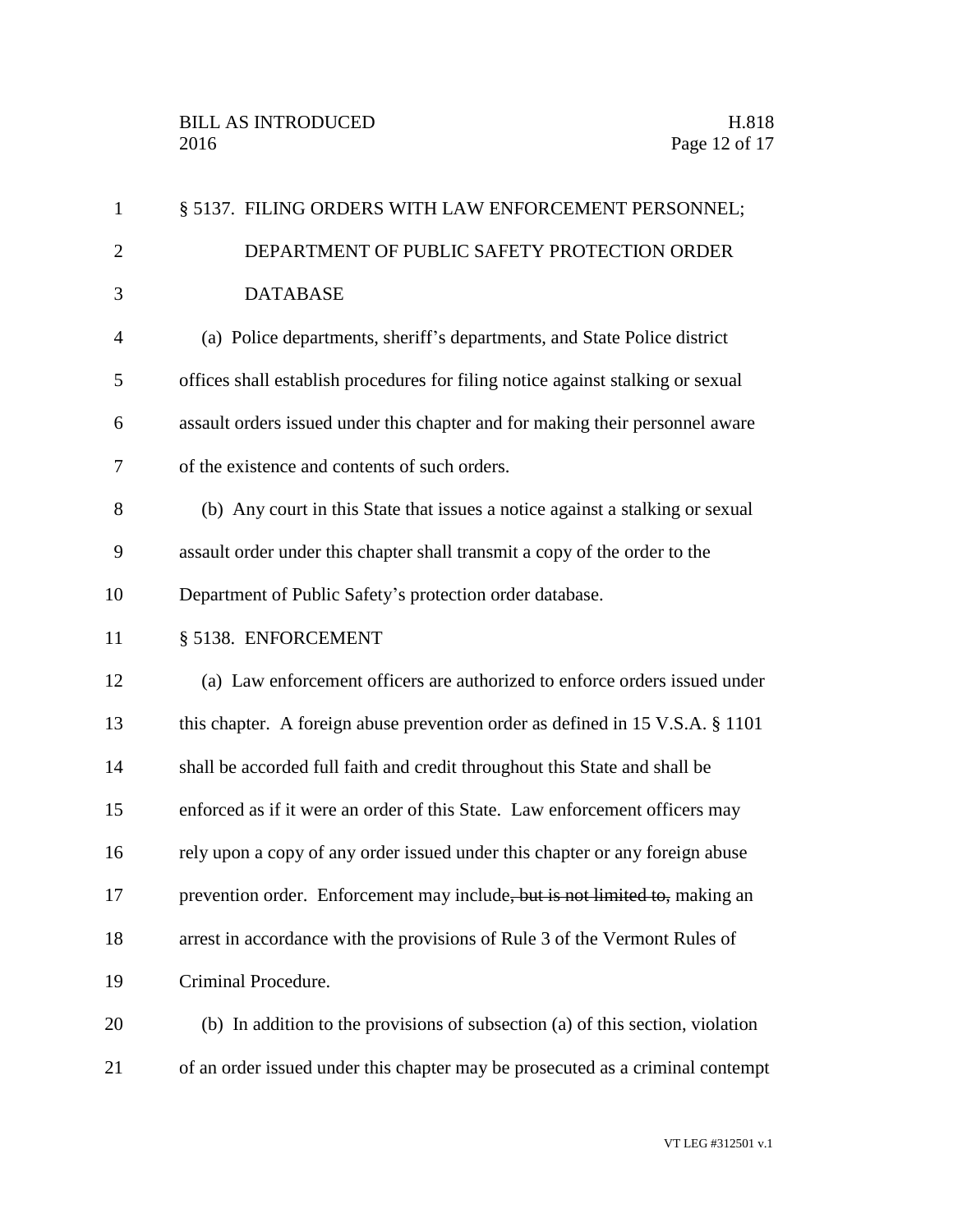| $\mathbf{1}$   | under Rule 42 of Vermont Rules of Criminal Procedure. The prosecution for       |
|----------------|---------------------------------------------------------------------------------|
| $\overline{2}$ | criminal contempt may be initiated by the State's Attorney in the Criminal or   |
| 3              | Civil Division of the Superior Court in the unit or county in which the         |
| $\overline{4}$ | violation occurred. The maximum penalty which may be imposed under this         |
| 5              | subsection shall be a fine of \$1,000.00 or imprisonment for six months, or     |
| 6              | both. A sentence of imprisonment upon conviction for criminal contempt may      |
| $\overline{7}$ | be stayed in the discretion of the court, pending the expiration of the time    |
| 8              | allowed for filing notice of appeal or pending appeal if any appeal is taken.   |
| 9              | After two years have passed from conviction under this subsection, the court    |
| 10             | may on motion of the defendant expunge the record of the criminal proceeding    |
| 11             | and conviction unless the defendant has been convicted of a felony or           |
| 12             | misdemeanor involving moral turpitude or a violation of a protection order      |
| 13             | after such initial adjudication.                                                |
| 14             | Sec. 3. 13 V.S.A. § 1021 is amended to read:                                    |
| 15             | § 1021. DEFINITIONS                                                             |
| 16             | (a) For the purpose of As used in this chapter:                                 |
| 17             | * * *                                                                           |
| 18             | (3) "Deadly weapon" means any firearm, or other weapon, device,                 |
| 19             | instrument, material, or substance, whether animate or inanimate which in the   |
| 20             | manner it is used or is intended to be used is known to be capable of producing |
| 21             | death or serious bodily injury.                                                 |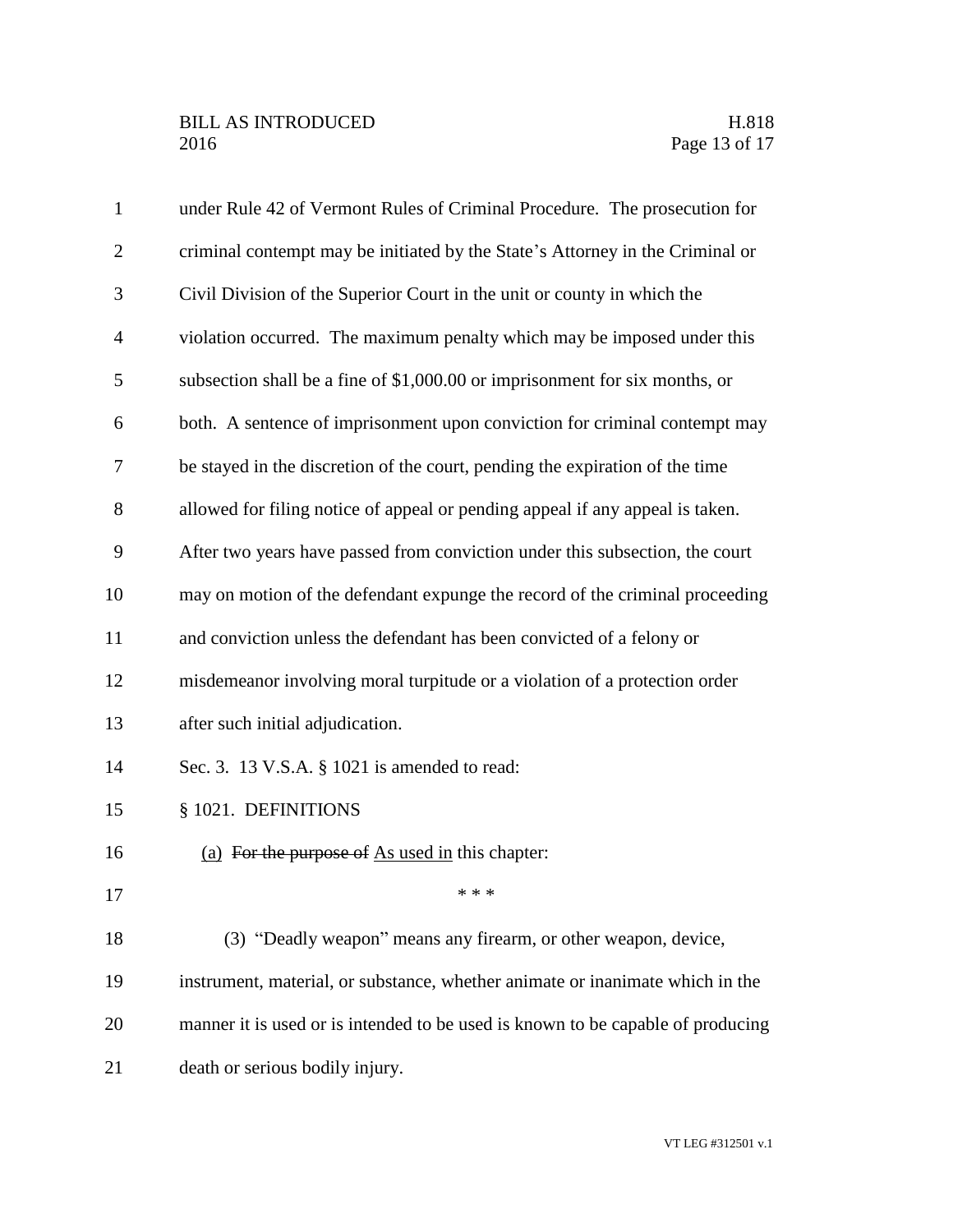| $\mathbf{1}$   | (4) "Threatens" or "threatening behavior" means to act in a manner that            |
|----------------|------------------------------------------------------------------------------------|
| $\overline{2}$ | would cause a reasonable person to fear unlawful sexual conduct, unlawful          |
| 3              | restraint, bodily injury, or death, including verbal threats; written, telephonic, |
| 4              | or other electronically communicated threats; vandalism; or physical contact       |
| 5              | without consent. Intent is not required, including an overt statement of intent    |
| 6              | to physical harm or emotional distress to the person.                              |
| 7              | (b) As used in this subchapter, "Course "course of conduct" means a                |
| 8              | pattern of conduct composed of two or more acts over a period of time,             |
| 9              | however short, evidencing a continuity of purpose. Constitutionally protected      |
| 10             | activity is not included within the meaning of "course of conduct."                |
| 11             | Sec. 4. 13 V.S.A. chapter 19, subchapter 7 is amended to read:                     |
| 12             | Subchapter 7. Stalking                                                             |
| 13             | § 1061. DEFINITIONS                                                                |
| 14             | As used in this subchapter:                                                        |
| 15             | (1) "Stalk" means to engage in a course of conduct which consists of               |
| 16             | following, lying in wait for, or harassing, and:                                   |
|                | (A) serves no legitimate purpose; and                                              |
| 18             | (B) would cause a reasonable person to fear for his or her physical                |
| 19             | safety or would cause a reasonable person substantial emotional distress.          |
| 20             | (2) "Following" means maintaining over a period of time a visual or                |
| 21             | physical proximity to another person in such manner as would cause a               |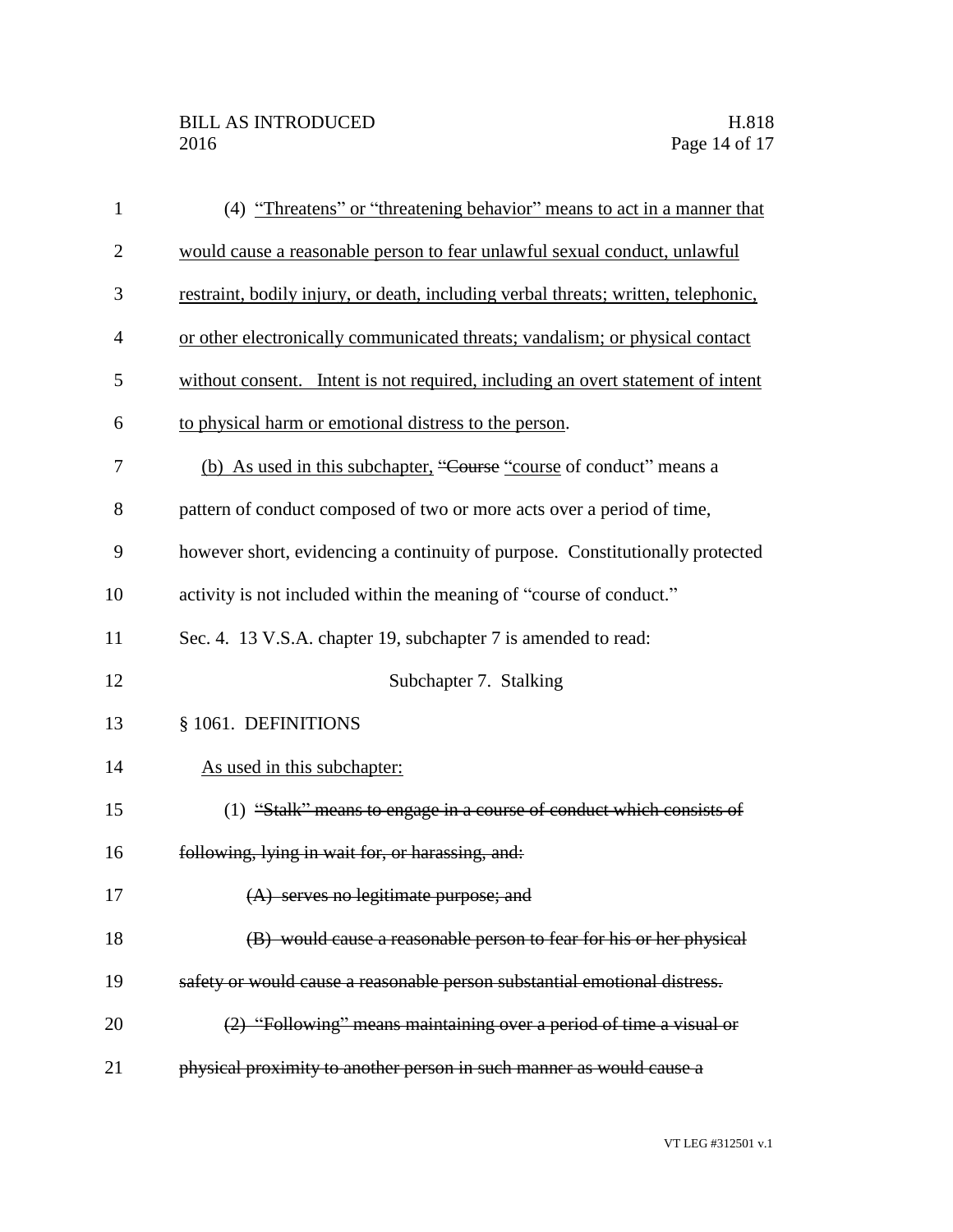| 1              | reasonable person to have a fear of unlawful sexual conduct, unlawful restraint, |
|----------------|----------------------------------------------------------------------------------|
| $\overline{2}$ | bodily injury, or death.                                                         |
| 3              | (3) "Harassing" means actions directed at a specific person, or a                |
| $\overline{4}$ | member of the person's family, which would cause a reasonable person to fear     |
| 5              | unlawful sexual conduct, unlawful restraint, bodily injury, or death, including  |
| 6              | verbal threats, written, telephonic, or other electronically communicated        |
| 7              | threats, vandalism, or physical contact without consent "Course of conduct"      |
| 8              | means two or more acts in which a person follows, monitors, observes,            |
| 9              | surveils, threatens, or communicates to or about another person or interferes    |
| 10             | with another person's property. This definition shall apply to acts conducted by |
| 11             | the person directly, indirectly, or through third parties and by any action,     |
| 12             | method, device, or means.                                                        |
| 13             | (4) "Lying in wait" means hiding or being concealed for the purpose of           |
| 14             | attacking or harming another person.                                             |
| 15             | (2) "Emotional distress" means significant mental suffering or distress          |
| 16             | that may, but does not necessarily, require medical or other professional        |
| 17             | treatment or counseling.                                                         |
| 18             | (3) "Reasonable person" means a reasonable person in the victim's                |
| 19             | circumstances.                                                                   |
| 20             | (4) "Stalk" means to engage in a course of conduct directed at a specific        |
| 21             | person that would cause a reasonable person to fear for his or her safety or the |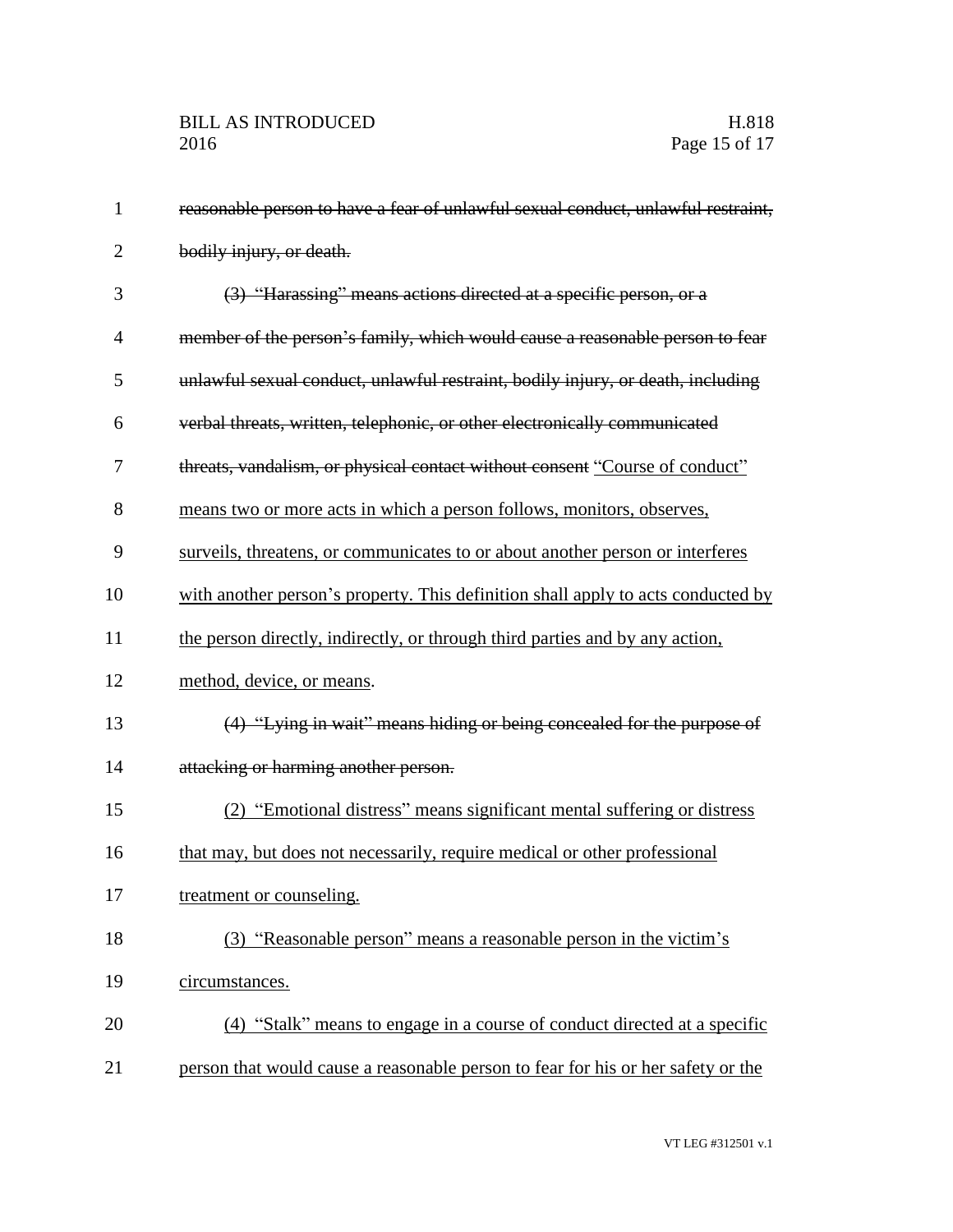| $\mathbf{1}$   | safety of another or would cause a reasonable person substantial emotional    |
|----------------|-------------------------------------------------------------------------------|
| $\overline{2}$ | distress.                                                                     |
| 3              | (5) "Threatens" shall have the same meaning as provided in section            |
| 4              | 1021 of this title.                                                           |
| 5              | § 1062. STALKING                                                              |
| 6              | Any person who intentionally stalks another person shall be imprisoned not    |
| 7              | more than two years or fined not more than \$5,000.00, or both.               |
| 8              | § 1063. AGGRAVATED STALKING                                                   |
| 9              | (a) A person commits the crime of aggravated stalking if the person           |
| 10             | intentionally stalks another person, and:                                     |
| 11             | (1) such conduct violates a court order that prohibits stalking and is in     |
| 12             | effect at the time of the offense; or                                         |
| 13             | (2) has been previously convicted of stalking or aggravated stalking; or      |
| 14             | (3) has been previously convicted of an offense an element of which           |
| 15             | involves an act of violence against the same person; or                       |
| 16             | (4) the person being stalked is under the age of 16 years of age; or          |
| 17             | (5) had a deadly weapon, as defined in section 1021 of this title, in his or  |
| 18             | her possession while engaged in the act of stalking.                          |
| 19             | (b) A person who commits the crime of aggravated stalking shall be            |
| 20             | imprisoned not more than five years or be fined not more than \$25,000.00, or |
| 21             | both.                                                                         |